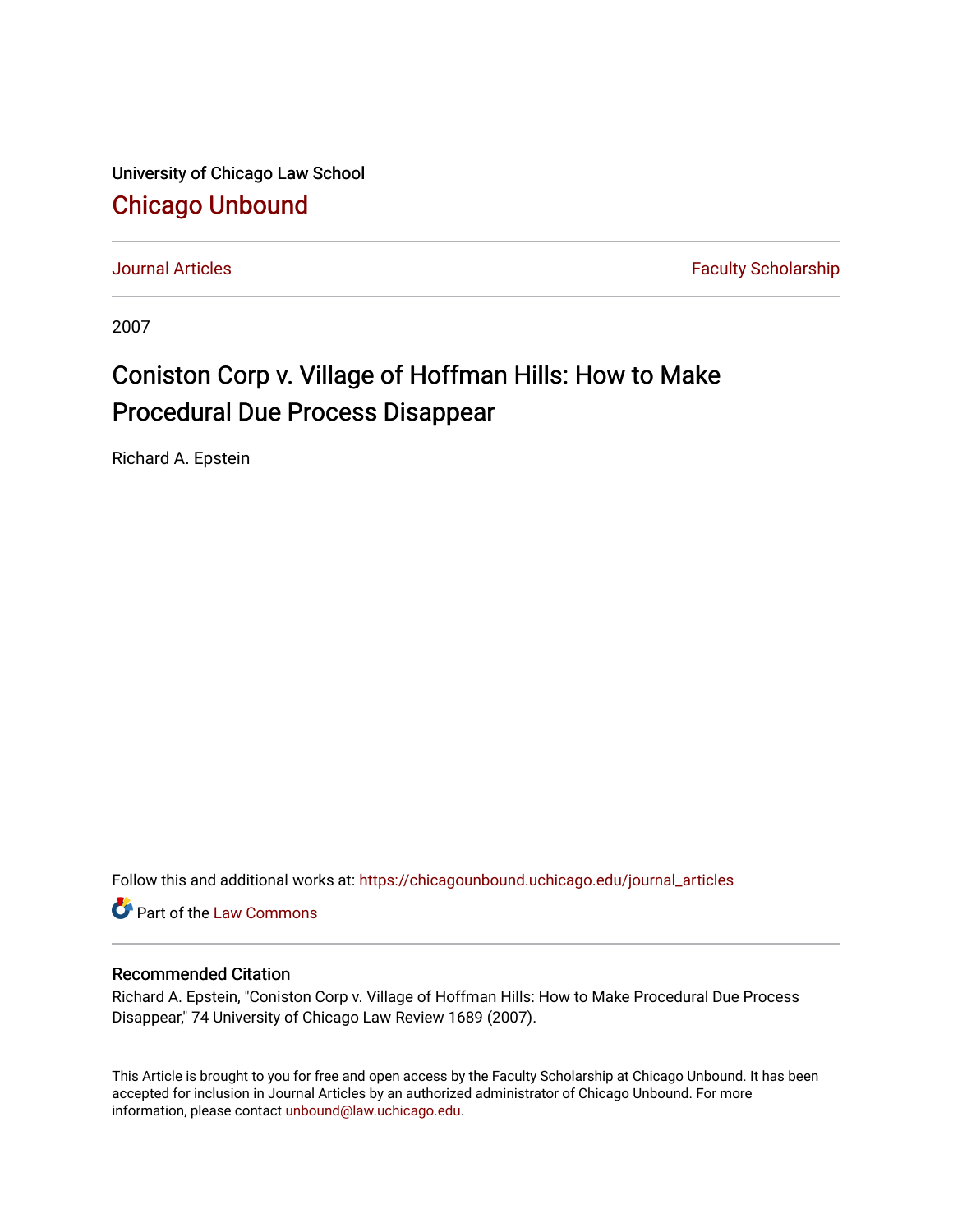# *Coniston Corp v Village of Hoffman Hills:* **How to Make Procedural Due Process Disappear**

*Richard A. Epsteint*

#### **I.** INTRODUCTION: **A** HOLMES DISCIPLE

It is an honor to join so many distinguished colleagues in the grand celebration of Richard **A.** Posner's twenty-five years as a judge on the Seventh Circuit. His broad intellect, economical style, and tremendous productivity from the bench-not to mention his Herculean achievements as a scholar-make him the most influential appellate court judge of our generation. As befits this occasion, however, **I** see no reason to examine one of his many opinions with which **I** agree. Rather, as befits our relationship of now thirty-five years, **I** choose to write about a **highly** influential Posner opinion with which **I** and, I expect, many others disagree: *Coniston Corp v Village of Hoffman Estates.'* That case offers more latitude to local government officials on land use decisions than is commonly found in most courts, and it is in my view all too sympathetic to the claims of expertise and discretion advanced on behalf of land planners.

To set the stage, here are the simple facts of the underlying dispute. Coniston had acquired several hundred acres of undeveloped land near the Village of Hoffman Estates, which were then annexed to the Village **by** mutual agreement. The parties took the unusual step of incorporating the Village's land use ordinance into that annexation agreement. The agreement did not set out specific procedures for reviewing any application to develop that parcel, but it did require Coniston to develop a general plan for the entire tract, which it did, and to prepare more specific site plans for each section of the entire plot prior to its development. The master agreement first sent each particular plan to a Village Plan Commission whose recommendations were passed on to the Village Board of Trustees for its approval or disapproval.

t James Parker Hall Distinguished Service Professor of Law, The University of Chicago; The Peter and Kirsten Bedford Senior Fellow, The Hoover Institution. **My** thanks to Dennis Hutchinson and Geoffrey R. Stone for their insightful comments on an earlier draft of this paper, and to David Strandness of the Stanford Law School, Class of **2007** for his usual expert research assistance.

**<sup>1</sup>** 844 **F2d** 461 (7th Cir **1988).**

<sup>2</sup> **Id** at 462.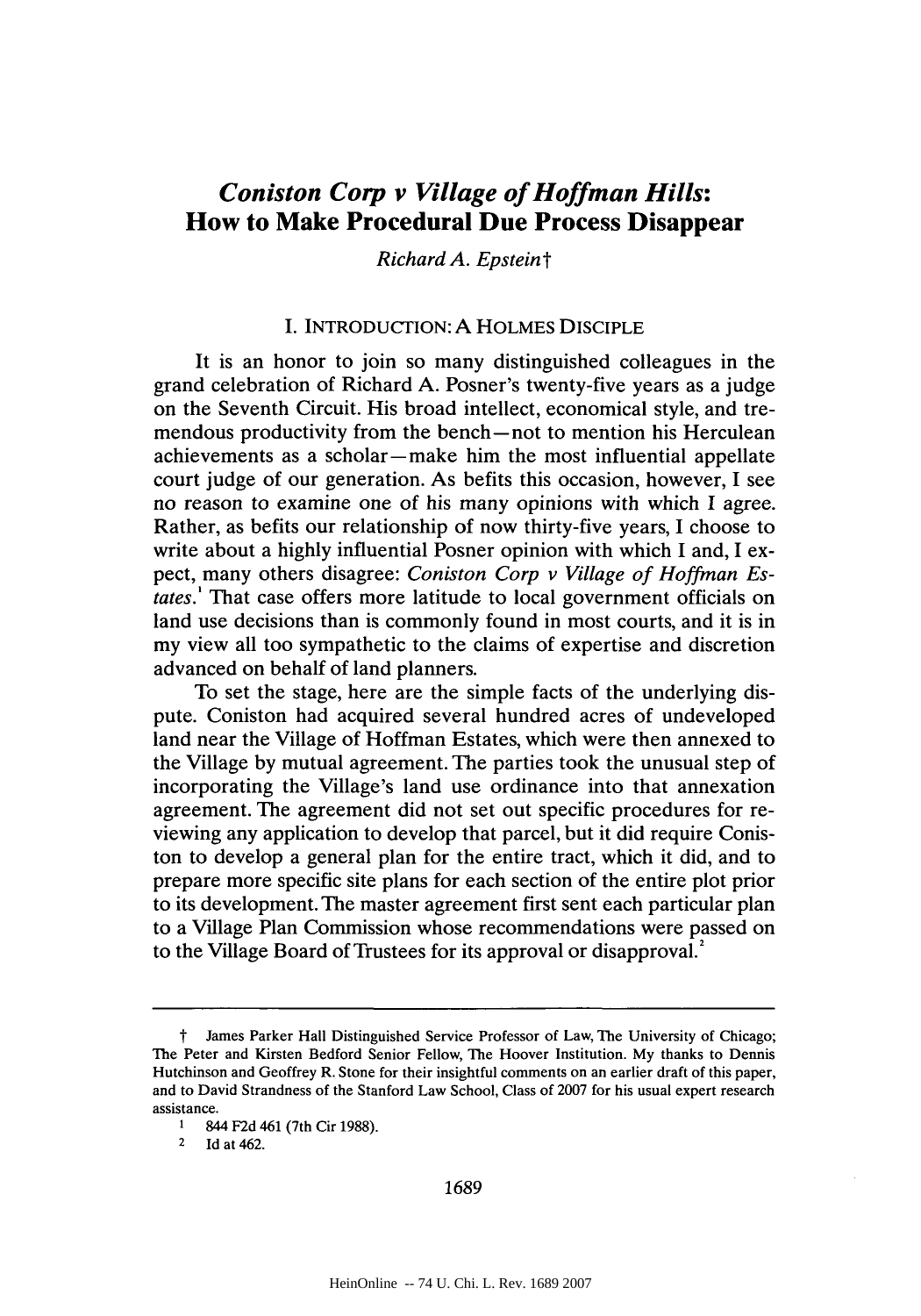Coniston used this method to secure approval for several tract developments. This litigation arose when Coniston presented to the Plan Commission a proposal to put five one-story commercial buildings on seventeen acres of land, with a total square footage of **181,000** square feet. This time, however, the Village Board of Trustees balked after receiving a detailed favorable recommendation from the Plan Commission. Initially, it denied the proposal without giving any reasons for departing from the recommendation, although one trustee did express the view (her view, at least) that the Village already had too much unrented office space. Pressed **by** Coniston to review its first decision, the Board went into executive session after which it stuck to its earlier decision, again without explanation.' Obviously miffed, Coniston brought a **§ 1983** action challenging the decision under the Due Process Clause, while waiving, at least initially, any takings claim with respect to the permit denial.<sup>7</sup> Judge Norgle dismissed the suit in an unreported opinion, and Judge Posner affirmed that decision-Judges Coffey and Easterbrook, concurring-in a provocative, wideranging, elegant, and ultimately unsatisfying opinion.

Before analyzing *Coniston's* particulars, it is important to recall that Posner's larger constitutional vision generally takes its cue from Oliver Wendell Holmes,' but more from the deferential Holmes of *Lochner v New York,'* and less from the conflicted Holmes of *Pennsylvania Coal Co v Mahon.'* Posner never lacks for self-confidence in making up his mind about legal matters, both great and small. He has that rare knack of cutting right to the heart of any issue, and uses his economic sophistication to expose the foolishness of those who don't get the efficiency of the common law or the importance of free and open competition in the marketplace. Yet when the topic shifts to constitutional law, the judicial champion of the Hand formula, which requires an open-ended judicial balancing of costs and benefits, uses all his intellectual firepower to explain why courts can't make the multi-

**<sup>3</sup> Id** at **462-63.**

<sup>4</sup> **Id.**

*<sup>5</sup>* For the affinity, see generally Richard **A.** Posner, ed, *The Essential Holmes: Selections from the Letters, Speeches, Judicial Opinions and Other Writings of Oliver Wendell Holmes, Jr.* (Chicago **1996).**

**<sup>6</sup> 198 US** 45 **(1905)** (finding that the state did not have the constitutional authority to regulate the number of hours a baker can work).

**<sup>7</sup> 260 US 393 (1922)** (finding that prohibiting a party from exercising its contractual right to mine coal if doing so causes subsidence to dwelling houses constitutes an unconstitutional taking).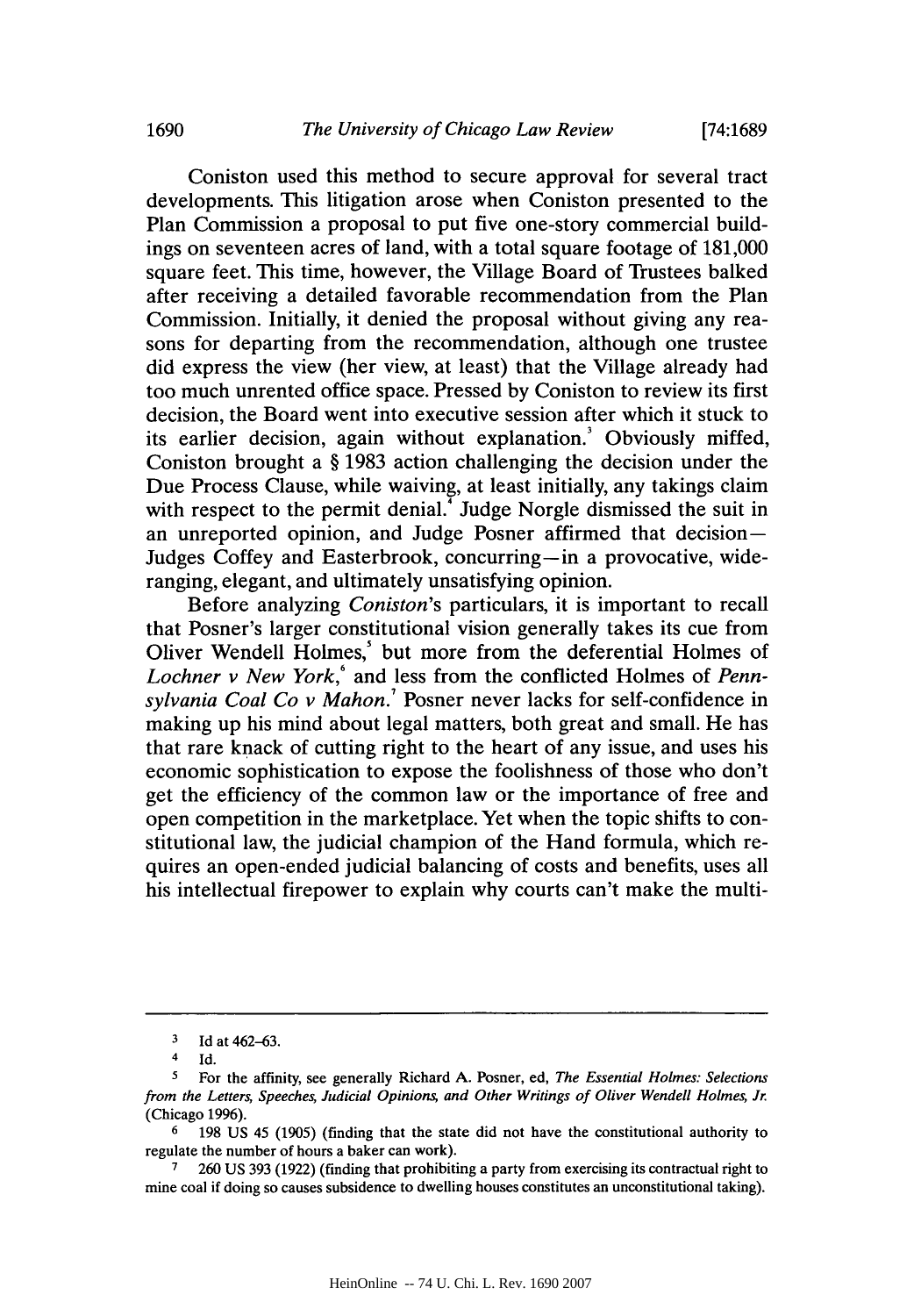ple considerations of "distributive and corrective justice" needed to pass on the constitutionality of various government actions.

In taking this constitutional posture, Posner is, of course, bound as a lower court judge to follow the Supreme Court's lead. But in this instance, he shows more deference to local government officials than any Supreme Court precedent requires. Like Holmes, he does not take this stance like some progressive justices-think of Louis Brandeis or William Brennan-who actually favor the legislative initiatives that they shield from constitutional attack. Quite the opposite, Posner loves to expose the folly of statutes whose constitutionality he passionately defends, as, for example, in his powerful economic critique of an ill-considered Chicago rent control ordinance.' Nor does Posner suffer from an unaccountable blind spot to risks that protectionism and anticompetitive activities pose to economic well-being." And he never stoops to making silly empirical claims to justify perverse economic regulation. His stock in trade is the outlandish demurrer, not the meek denial. His deep conviction is that our Constitution allows a myriad of foolish and misguided legislative schemes that only knaves would support. He is "brutal"-one of Posner's famous words-about the underlying realities, just like his hero, Holmes.

These strong tendencies in Posner's constitutional thought pre*date Coniston.* The futility of Coniston's procedural and substantive due process claims offers only further testimony to Posner's relentless intellectual consistency. One wag has suggested that Posner's constitution really reads, *"Any* person may be deprived of life, liberty, or property, without due process of law." This is how *Coniston reads.*

The short description of *Coniston* supplied above should make it evident that the procedural due process argument relating to the Board's arbitrary and capricious judgment is the pivotal point in the case. But for powerful rhetorical reasons, Posner chooses to set the stage with an extended digression meant to place his stamp on the entire field of property-related constitutional claims. In sequence, he starts with takings, moves on to substantive due process, both dicta, only to decide the case **by** rejecting Coniston's procedural due process

**<sup>8</sup>** *Coniston,* 844 **F2d** at 468 (arguing that legislatures are better suited than courts to make zoning decisions because the various criteria for such decisions are too "open-ended" for courts to evaluate effectively).

**<sup>9</sup>** *See Chicago Board of Realtors, Inc v City of Chicago,* **819 F2d 732,** 745 (7th Cir **1987)** (Posner concurring) ("Thus it is clear that the Chicago ordinance does not deny 'substantive due process,' though not because it is a reasonable ordinance, which it is not.").

**<sup>10</sup>** *See Coniston,* 844 **F2d** at 467 (noting critically that the rejection of Coniston's permit was likely a protectionist act designed to insulate existing building owners from new competition).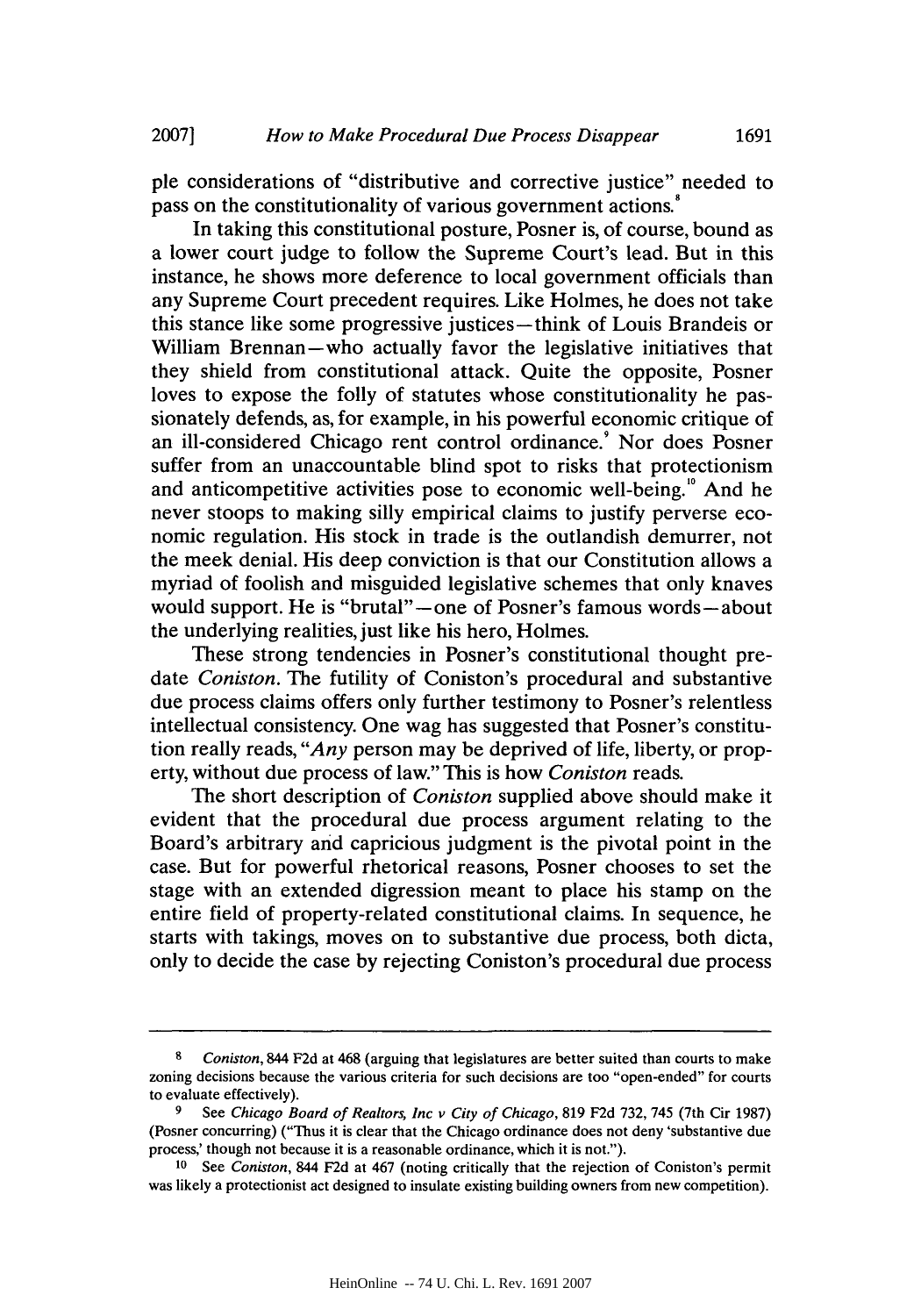claim." His implicit gloss asks, why should anyone take the last objection seriously when it is cut from the same cloth as the first two? To sense how Posner's mind works requires a close reading of each portion of his opinion with an eye on two themes. The first is the underlying case for constitutional deference to political branches in propertyrelated cases. The second looks at his treatment of the relevant precedents. That journey is instructive, for readers always learn more from Posner's mistakes than from the sound insights of lesser thinkers.

# **II. A** QUICK TOUR OF **TAKINGS**

On the takings issue, Coniston filed its initial complaint before the Supreme Court gave its cautious blessing to suits demanding compensation for total temporary takings in *First English Evangelical Lutheran Church v Los Angeles County."* But even if we get past pleading points on waiver and amendment, there is in principle the ticklish question of whether the denial of a permit counts as a total loss of use, because it is never clear what lesser uses might have been allowed. In any event, *First English* contains an elastic exception to the basic rule that removes the duty of compensation during any "normal" planning period. In addition, Posner notes without any comment that landowners cannot sue in federal court until they have exhausted their administrative remedies, $<sup>13</sup>$  which was not done here.<sup>14</sup> This procedural obsta-</sup> cle course is designed to ensure that zoning challenges based on the federal Constitution never darken the doorsteps of the federal courts. In any event, the modest takings bubble in *First English* has been effectively punctured because of the feeble damages allowable for temporary takings." Posner breaks no new ground here.

Undeterred, Posner continues with his digression **by** noting, with clinical indifference, that the market value formula of compensation necessarily confiscates the subjective value of the inframarginal landowner, because, as he rightly says, not everyone has a for sale sign in

14 See *Coniston,* 844 **F2d** at 463.

**<sup>11</sup>** See id at 469 (distinguishing between the due process requirements for legislative versus adjudicative decisionmaking, and finding that the requirements were sufficiently satisfied in this case).

<sup>12</sup> 482 **US** 304, **321 (1987)** (holding that "where the government's activities have already worked a taking of all use of property, no subsequent action **by** the government can relieve of the duty to provide compensation for the period during which the taking was effective").

**<sup>13</sup>** See *Williamson County Regional Planning Commission v Hamilton Bank,* 473 **US 172,** 194-95 **(1985)** (finding that a property owner can have no takings claim against the government unless they have availed themselves of state and federal compensatory remedies and been denied just compensation).

**<sup>15</sup>** For some of the complications, see *Wheeler v City of Pleasant Grove (Wheeler V),* **896 F2d** 1347, **1351 (11th** Cir **1990)** (awarding \$59,841 in damages based on applying the market rate of return to the "value lost as a result of the regulatory restrictions," which was **\$525,000).**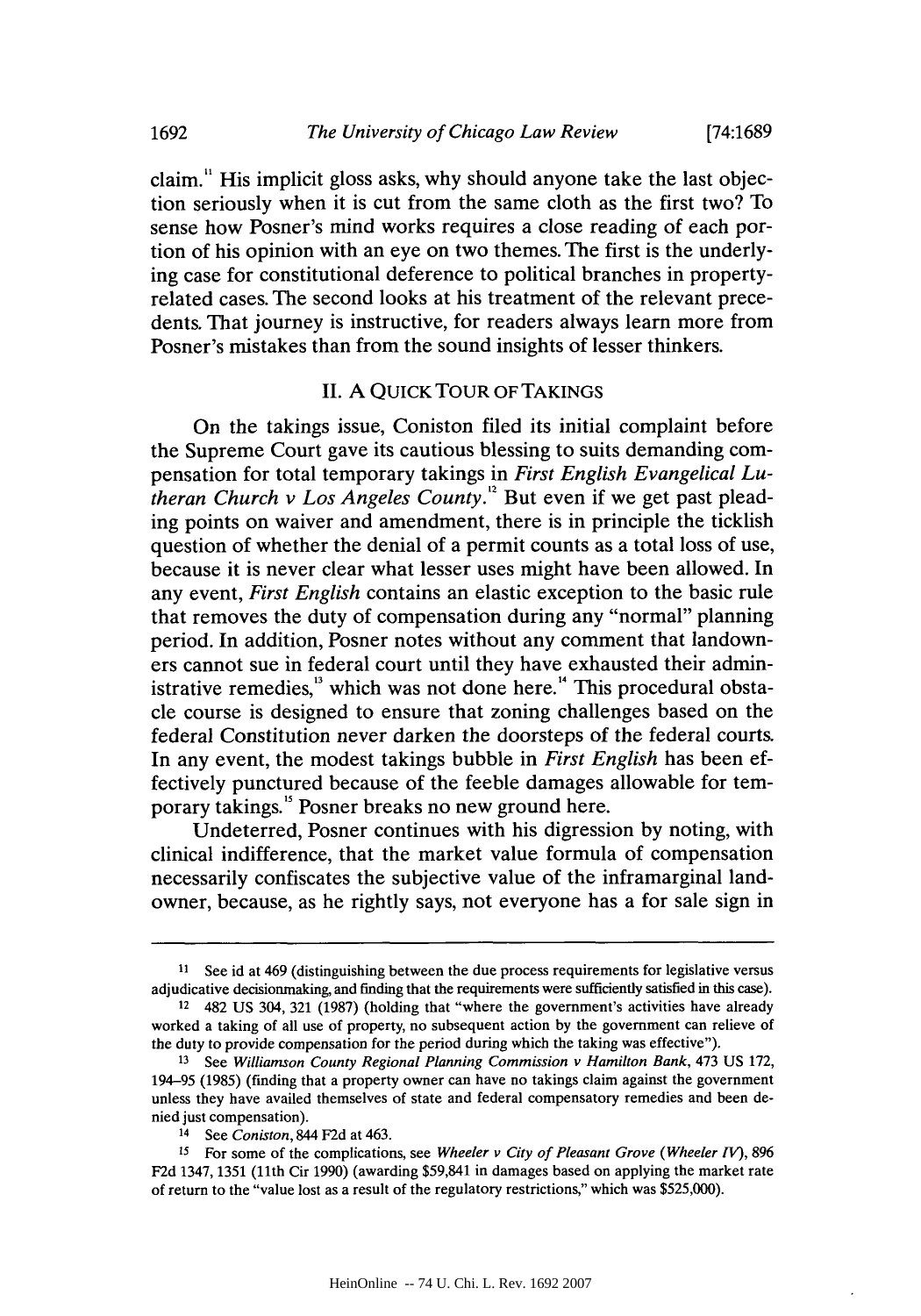front of his property." But his oddest diversion goes to the "public use" requirement, which he says may carry with it the negative implication that the state owes no compensation under the Takings Clause when it takes private property solely for private use, leaving the opening for a remedy under the Due Process Clause. **A** strange form of textualism lies behind this suggestion, for it supposes that the greater government abuse is one that receives no constitutional protection at all. Posner seeks to close this gap **by** invoking the Due Process Clause, but to no avail, because ironically that clause in connection with substantive due process claims has been read to contain the same public use limitation." He then tries to give plausibility to this view with the backhanded observation that the Supreme Court "may"-against the constitutional text, of course-actually believe that the state cannot take property, even with compensation, for private use." Yet ironically the one point on which the Supreme Court is clear is that the public use language bars local governments from forcing outright transfers from one private party to a second." The problem with the Court's formulation is that the endless array of conceivable benefits and purposes makes it easy to clothe any transaction in the requisite garments.<sup>20</sup> The effect of Posner's musings is to make the takings law look like a game without constitutional meaning and purpose. And since it is just a game, it is easy to see why only the most minimal judicial scrutiny is needed.

<sup>16</sup> See Coniston, 844 F2d at 464.<br><sup>17</sup> See Chicago Burlington & Ou

**<sup>17</sup>**See Chicago, Burlington **&** Quincy Railroad Co v City of Chicago, **166 US 226,236 (1897):**

But if, as this court has adjudged, a legislative enactment, assuming arbitrarily to take the property of one individual and give it to another individual, would not be due process of law as enjoined **by** the Fourteenth Amendment, it must be that the requirement of due process of law in that amendment is applicable to the direct appropriation **by** the State to public use and without compensation of the private property of the citizen.

**<sup>18</sup>**See Coniston, 844 **F2d** at 464 (positing that the Takings Clause may be broad enough to encompass takings for private use and discussing Supreme Court opinions that support this broad view of the Clause).

**<sup>19</sup>** See Kelo v City of New London, *545* **US** 469, **477 (2005)** ("[I]t has long been accepted that the sovereign may not take the property of *A* for the sole purpose of transferring it to another private party *B,* even though *A* is paid just compensation.").

<sup>20</sup> See, for example, id at **480-83** (citing previous Supreme Court cases finding that transfers of property from one set of private owners to another for purely economic purposes met the "public use" requirement of the Takings Clause); *Hawaii* Housing Authority v Midkiff, 467 **US** 229, 241 (1984) ("But where the exercise of the eminent domain power is rationally related to a conceivable public purpose, the Court has never held a compensated taking to be proscribed **by** the Public Use Clause.").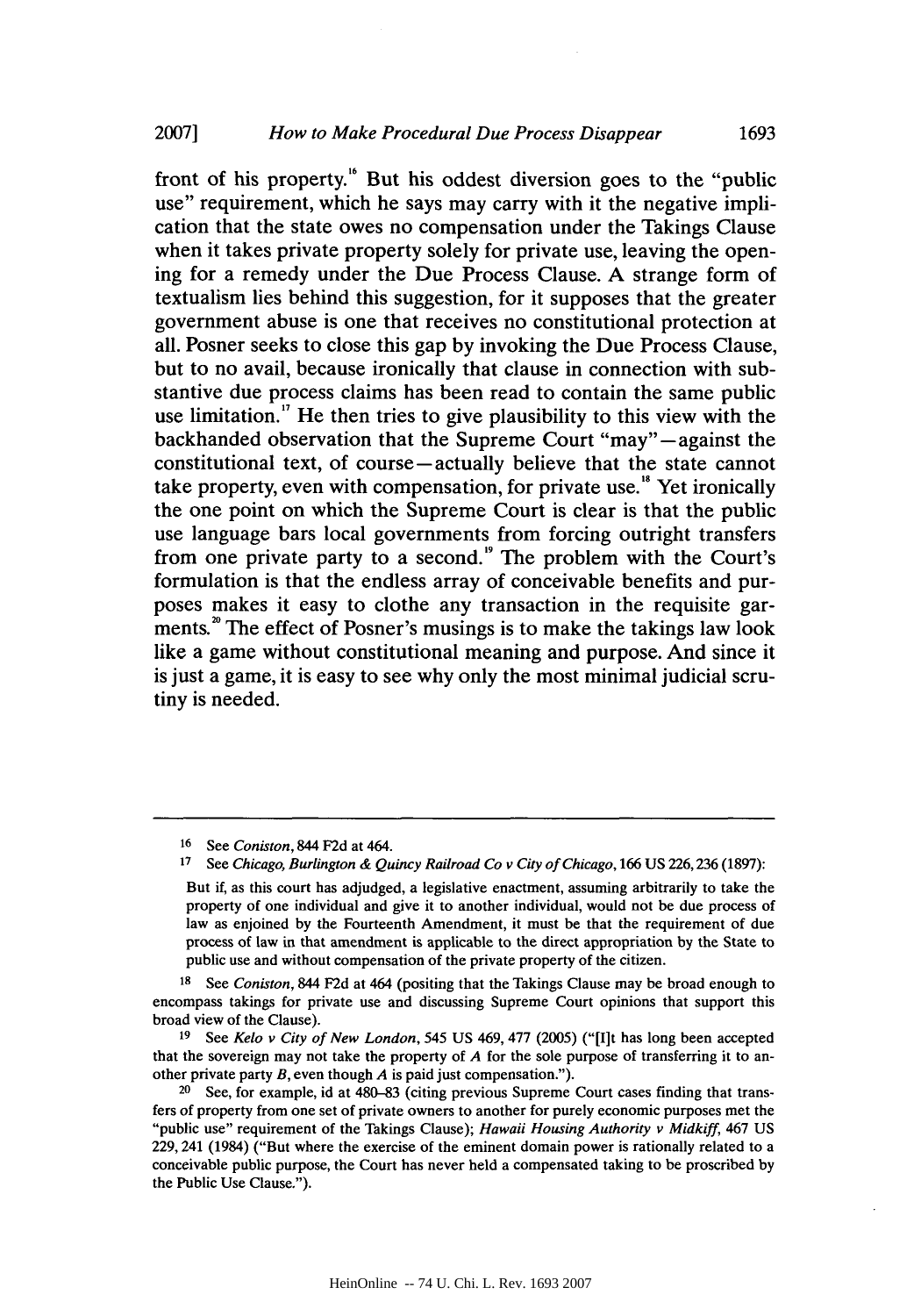# III. **SUBSTANTIVE DUE PROCESS**

After polishing off the Takings Clause, Posner turns to due process, where he delights in shredding that well-known oxymoron. He then takes after that "tenacious but embattled" principle **by** noting its historical kinship with the traditional notion of "the law of the land," which may capture shades of substantive law but surely does not clinch the case.<sup>21</sup> It is worth noting that the first Justice Harlan never used the Due Process Clause of the Fourteenth Amendment to apply the Takings Clause to the states. Rather, his view depended on the meaning of the phrase: "Due process of law as applied to judicial proceedings instituted for the taking of private property for public use means, therefore, such process as recognizes the right of the owner to be compensated if his property be wrested from him and transferred to the public." $2^2$ 

There is, **I** think, good reason to ask whether the just compensation and public use requirements work themselves into the Constitution against state action through the Due Process Clause. **My** own preference is to find these in the Privileges or Immunities Clause of the Fourteenth Amendment, at least before its meaning was eviscerated in the *Slaughter-House Cases."* But no matter where this twin guarantee is located, it bears heavily on Posner's treatment of the underlying problem. In his view, the historical issues take a back seat to the institutional concern that the open-ended tests of substantive due process give the courts an "uncanalized discretion" to invalidate all legislation, including all zoning legislation. $^{24}$  But, in reality, the tests announced are far more stringent than this; even most zoning ordinances sadly flunk them.

Posner cites with approval *Euclid v Ambler Realty Co*,<sup>25</sup> which of course decisively endorsed the low standard of review in zoning cases.<sup>26</sup> But the Realty Company's challenge to that zoning ordinance did not ask the Supreme Court to become a roving commission dispensing its own brand of social justice. The landowner questioned the Village's decision to break an integrated sixty-eight acre plot border-

**<sup>21</sup>**See *Coniston,* 844 **F2d** at *465.*

**<sup>22</sup>***Chicago, Burlington & Quincy Railroad Co v City of Chicago,* **166 US 226,236 (1897).**

**<sup>2 83</sup> US 36,76 (1872)** (upholding a state statute barring the slaughtering of animals within designated areas; restricting the privileges and immunities of citizens to those in their capacity as citizens of the United States). For my views, see generally Richard **A.** Epstein, *Of Citizens and Persons: Reconstructing the Privileges or Immunities Clause of the Fourteenth Amendment, 1* **NYU J** L **&** Liberty 334 **(2005).**

**<sup>24</sup>**See *Coniston,* 844 **F2d** at *465.*

<sup>25 272</sup> US 365 (1926).

<sup>&</sup>lt;sup>26</sup> See id at 391 (finding that a local ordinance zoning land for residential purposes "bears a rational relation to the health and safety of the community").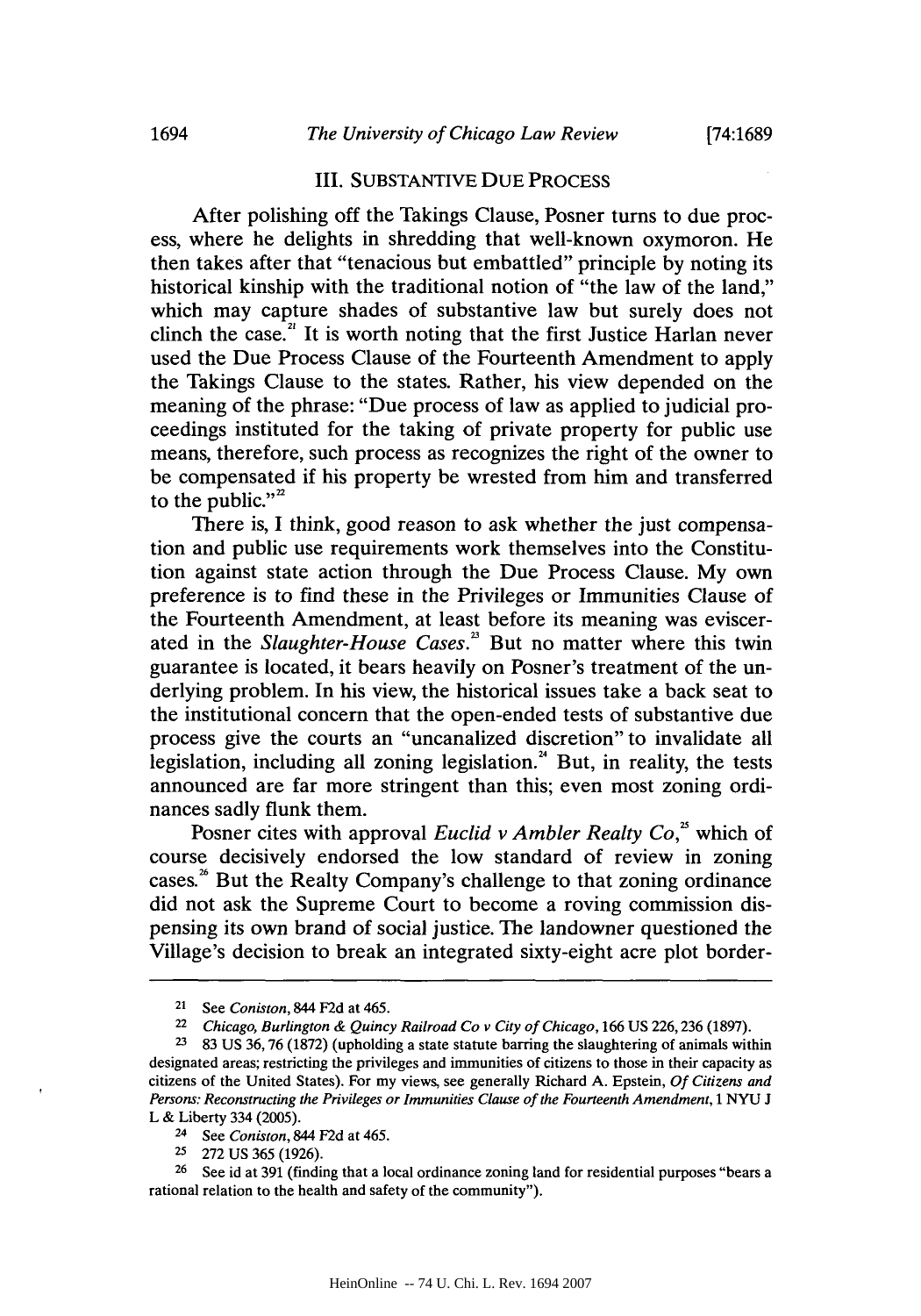ing on the Nickel Plate Railway into three divisions, thereby knocking off around *75* percent of the value of the land. So now run the case through Harlan's mill. Initially, it seems hard to deny that the right to develop land is one of the sticks in the common law bundle of ownership rights. Its loss in this case has a clear and measurable effect on market value, for which no compensation is supplied. Perhaps one could justify this loss in value **by** pointing to some external gains generated **by** the zoning decision. But clearly there were no health and safety issues that tipped the balance in favor of the Village. The social justification has to lie in some claim that other neighbors are better off as a consequence of the restriction, but the zoning law also depresses nearby land **by** cutting out the opportunity to open complementary businesses. From a social point of view *Euclid's* zoning law looks like a dead loser, regardless of its ostensible purpose. Justice Sutherland in *Euclid* did mention how some zoning ordinances could deal with fire and contagion, but never paused to explain why that particular zoning ordinance served any of these legitimate police power ends.<sup>27</sup> But wholly out of context, he did make an ominous reference about how apartment houses could become "parasites" in respectable neighborhoods.<sup>28</sup>

So the law starts off on the wrong foot because it denies the most powerful due process/takings claim imaginable in cases of land use regulation. *If* the private property includes the loss of private property rights short of actual dispossession, *Euclid* presents the ideal case to lower the boom on a local government. The zoning ordinance produces great losses for the owner and no systematic gains for any one else.

Posner is keenly aware that after *Euclid* the takings law gives oodles of protection to someone who is thrown off a sliver of his land, but does little (not quite nothing) for owners stripped of a substantial chunk of their use and development rights.<sup>29</sup> Of course, rational owners would gladly surrender the former in order to keep the latter, but Posner does not raise a peep in protest of a distinction that makes no economic sense. **All** the codification efforts in the Restatement of Ser-

<sup>&</sup>lt;sup>27</sup> See id (stating that zoning regulations "excluding from residential areas the confusion and danger of fire, contagion, and disorder, which in greater or less degree attach to the location of stores, shops, and factories" are constitutionally valid).

<sup>&</sup>lt;sup>28</sup> See id at 394 ("[I]n such sections very often the apartment house is a mere parasite, constructed in order to take advantage of the open spaces and attractive surroundings created **by** the residential character of the district.").

**<sup>29</sup>**See *Coniston,* 844 **F2d** at 466 ("[I1n cases under the takings clause the courts distinguish between taking away all of the owner's rights to a small part of his land and taking away (through regulation) a few of his rights to all of his land, and grant much broader protection in the first case.").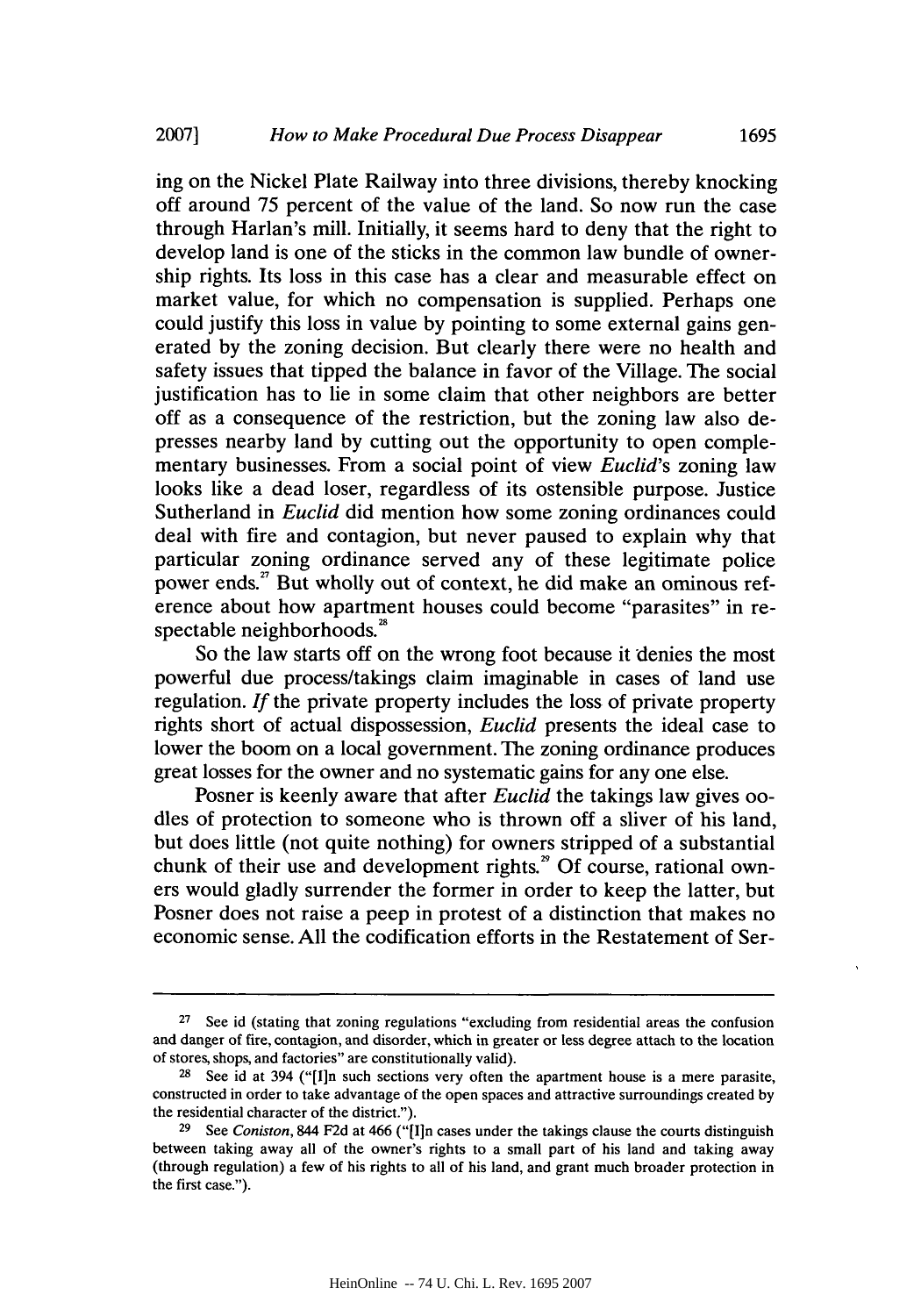vitudes<sup>"</sup> were intended to remove the divide between easements (which allow others to enter property) and covenants (which restrict land use) that forms the arthritic backbone of the regulatory state.

Posner justifies his version of the status quo **by** surmising that "[n]o one thinks" that substantive due process should be read so broadly as to cover all cases of "erroneous zoning decisions."" But the defenders of strong property rights never make that claim. They (all right, we) only insist that reasonable means be used to achieve reasonable health and safety objectives (of which there were none in *Coniston).* Given the uncertainty of future events, all the law can expect of regulators is that they make good faith and reasonable efforts to avoid overbroad restrictions. The due process/takings challenge won't bite where the zoning board uses the wrong ratio to determine the number of parking spaces needed per apartment in a new high rise. But it counts as a huge leap of faith to say that difficult borderline cases make the health and safety standard unworkable so that a local zoning board should be allowed to zone for whatever reasons it chooses.

More concretely, if Posner is correct that anticompetitive and protectionist acts remove virtually all protection given **by** the Due Process Clause and Takings Clause, then the entire enterprise of property protection is at an end. After all, it is not hard to conjure up at least some pro- *or* anticompetitive justification for any system of land use regulation. But **by** the same token, Posner offers no explanation as to why requiring a health or safety justification would lead to the invalidation of government initiatives that were worth preserving. It is an odd case for him to play the institutional trump card, without any consideration of how any alternative standard might play out in *easy* cases, perhaps to improve the operation of local governments which, as Posner so well knows, are rife with factionalism and local preferences, which a landowner, unlike a developer, cannot counteract **by** exercising the exit option. Nor is there any glimmer of recognition that his supposed multifaceted institutional justifications could in principle play out equally well with the outright confiscation of land. **Why** bother to monitor these if courts have no institutional capabilities to second-guess planning commissions? Take the Posner institutional objection seriously and every constitutional takings challenge to land use regulation is DOA-which is what he wants.

**<sup>30</sup>**Restatement (First) of Property (Servitudes) (1944).

**<sup>31</sup>***Coniston,* 844 **F2d** at 466.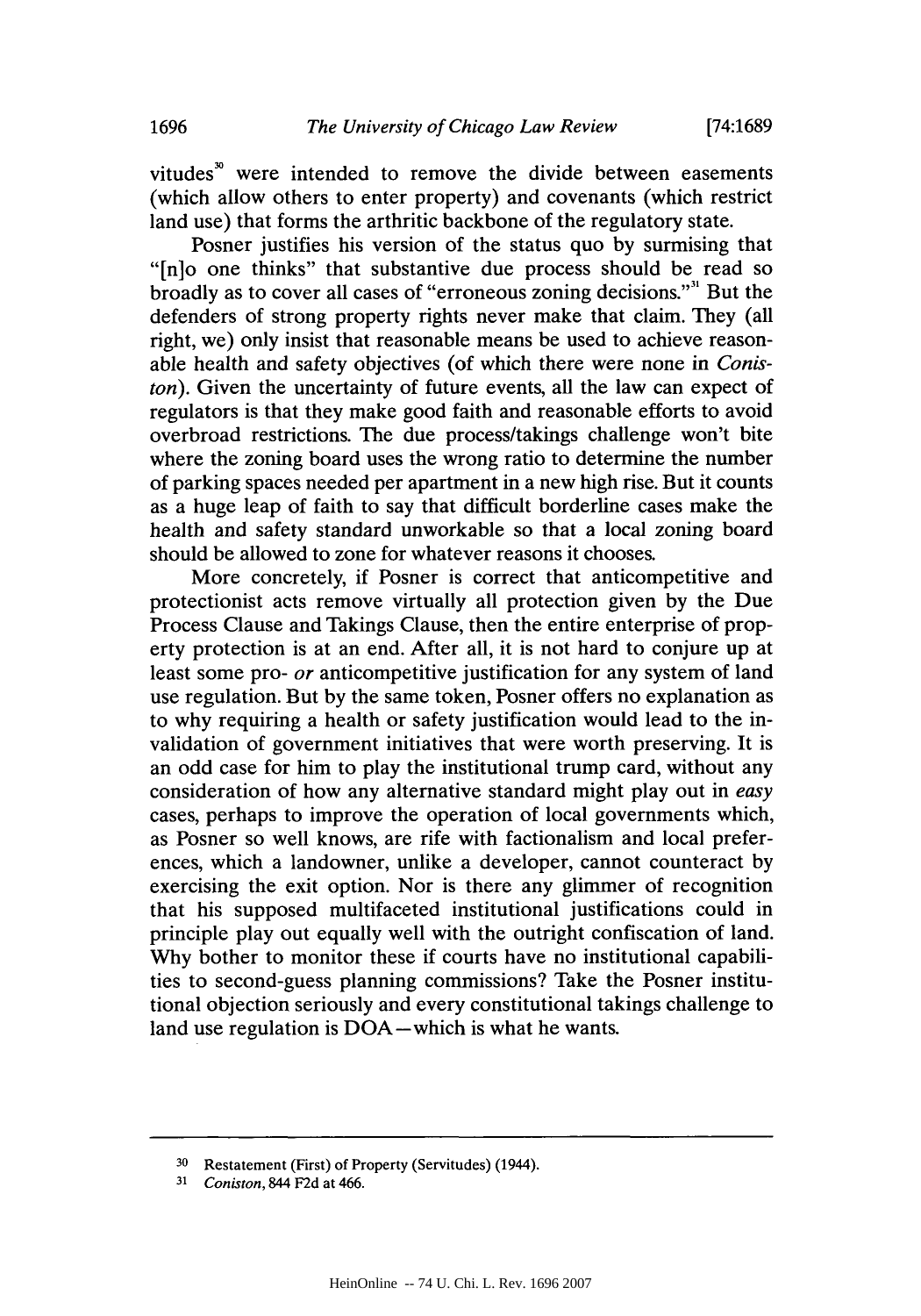#### IV. PROCEDURAL **DUE PROCESS**

The discussions on takings and substantive due process are, of course, preliminary maneuvers. The sorry state of takings law cannot be laid at Posner's feet, for it is the brainchild of the majority of Supreme Court justices who have long shared this same world view. The same cannot be said, however, of the procedural due process challenges *in Coniston,* which go several steps beyond what the law otherwise requires. Coniston's argument raises two key questions. The first is whether the proceeding in question is an adjudicative one to which some due process rights attach, and the second asks, what rights, if any, should attach in adjudicative hearings. On both these questions, Posner takes the common deferential stance in land use to new heights.

#### **A.** Legislative versus Adjudicative Hearings

Administrative law contains a solid distinction between legislative and adjudicative action. That distinction was easier to apply before the rise of the administrative state with all its hybrid bodies. But in a world populated with boards and commissions, it is harder to classify particular functions. Is the body in question formulating policy, or is it deciding existing cases in accordance with preexisting policies? Within the administrative context, the requirements of procedural due process attach to adjudicative procedures where the property of one, or a very small group of persons, stands alone against the full might of the law. The same individualized protections are not needed to validate legislative action where political coalitions can take up the slack. For example, in *Bi-Metallic Investment Co v Colorado State Board,"* Justice Holmes held that the requirements of procedural due process did not apply to a proportionate tax increase for *all* property owners within the taxing district: "Where a rule of conduct applies to more than a few people it is impracticable that every one should have a direct voice in its adoption."<sup>33</sup> That same distinction has been carried over into the zoning context.<sup>34</sup> The basic approach treats initial zoning *plans* as legislative. Rezonings are generally treated the same way, but the rule can shift in cases of "spot zoning" that target one or just a few individual parcels. *Individual* permit applications are invariably

**<sup>32</sup>239 US** 441 *(1915).*

**<sup>33</sup> Id** at 445.

<sup>34</sup> See, for example, *Fasano v Board of County Commissioners,* 164 Ore 574, **507 P2d 23, 26-28 (1973)** (accepting the Board as the governing body and finding that its rezoning decision was a judicial exercise of authority, and was therefore held to a stricter standard of review in determining whether the change conformed to the comprehensive plan), disapproved on other grounds **by** *Neuberger v City of Portland,* **288** Ore **585,607 P2d 722,725 (1980).**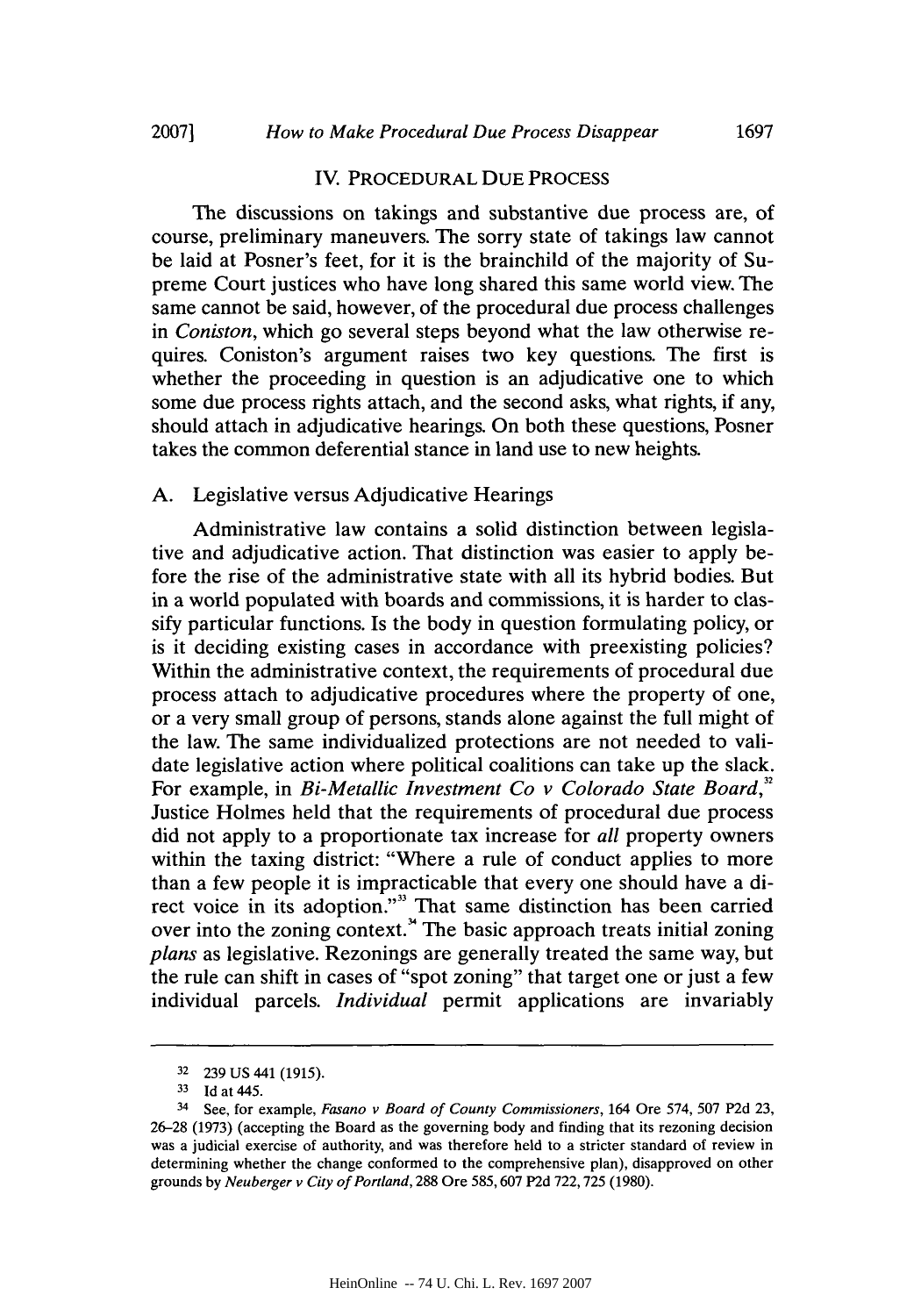treated as adjudicative actions requiring procedural protectionsexcept in *Coniston,* which treated the decision of the Village Board of Trustees as a legislative act.

In reaching this astonishing conclusion, Posner cites *Bi-Metallic* approvingly, but does not pause to mention the radically different factual contexts in the two cases. He then argues that "[i]t is not labels that determine whether action is legislative or adjudicative."<sup>35</sup> He then ignores totally the spot zoning cases and wrongly states that it is "usually true" that zoning law treats approvals or disapprovals of site plans as legislative acts. To support this determination he notes that the Village Board of Trustees is the "governing body" of Hoffman Estates and, further, that its own zoning ordinances contain no explicit criteria on which to base its judgments."

Wholly unconvincing: the Village Board of Trustees occupied two roles, and only a love of labels could suggest that it acts in a legislative capacity in reviewing a specific recommendation from the Plan Commission just because the Board takes on that role when it formulates general zoning policy. **If** the denial of a particular application over the recommendation of the Plan Commission is legislative, then nothing the Village Board does is ever adjudicative, and all procedural protections are gone so long as one body serves dual functions in small municipalities.

Nor is the lack of stated standards decisive. Recall that the ordinance was incorporated into the annexation agreement, which Coniston wanted in order to protect its interests down the road. It makes no sense to think that its inclusion was intended to give the Village Board carte blanche on zoning applications. The combination of the setting, ordinance, and annexation agreement makes the Board's decision the quintessential adjudicative act.

#### B. Uses of the Permit Power

The next question asks what happens once permit denials are treated as adjudicative actions." To answer that question, start with this simple proposition: the state *never* becomes a co-owner of property simply through the exercise of its permit power. Let that be done, and then the state could wipe out the value of private property in two steps instead of one. First, it passes a permitting statute-or two or three-and then, pursuant to its self-proclaimed powers as a co-owner, it denies the original owner the right to build or use his property. No

**<sup>35</sup>***Coniston,* 844 **F2d** at 468.

**<sup>36</sup>Id.**

**<sup>37</sup>**For my general view on this question, see Richard **A.** Epstein, *The Permit Power Meets the Constitution,* **81** Iowa L Rev 407 **(1995).**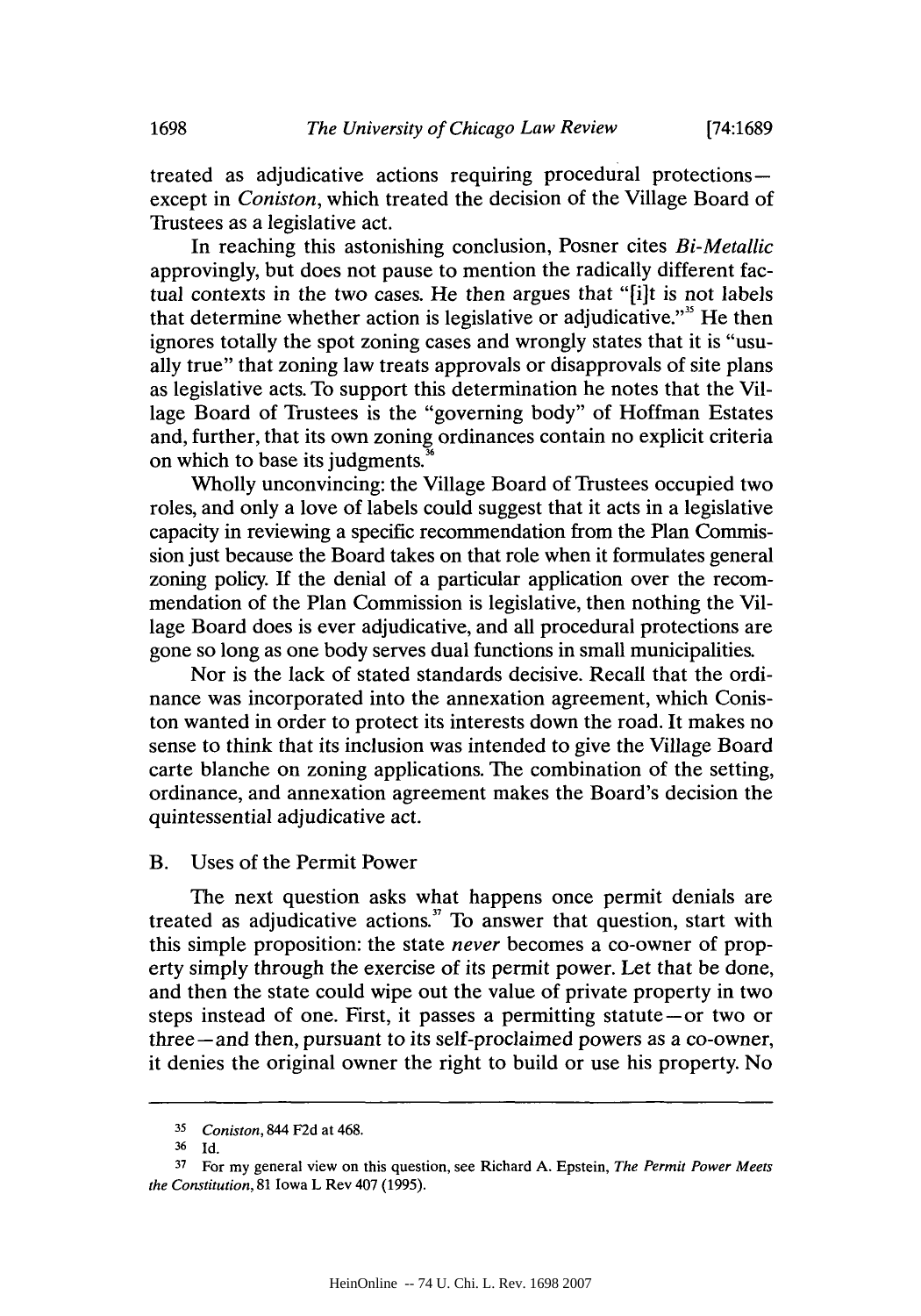system of private property could survive if states could use permits to bootstrap themselves into that dominant position. It is for this reason that permits, no matter what the context, can never be denied at will, but must only be denied for cause. The situation is the polar opposite of cases when private property owners exercise their right to exclude, which can (at least at common law) be done for a good reason, a bad reason, or no reason at all.

This distinction between state permits and private owners has powerful functional roots. The landowner may be able to exclude anyone from his land without cause, but there are normally lots of other owners, who, either for love or money, are willing to let some people in. The power over this or that land is not a power over the market, given these numerous close substitutes. When, as with traditional common carriers, a property owner traditionally did exert that level of control, then the legal rule quickly shifted so that all customers of the railroad had the right to service on reasonable and nondiscriminatory terms.<sup>38</sup> The rejections had to be for cause $-$ an inability to pay the proper fare, the risk of disruptive passengers, overcrowding, and the like. Today, common carriers usually operate in competition with each other, so that it is a fair question whether the older duty limitation on service should continue to apply. But a parallel erosion of power **by** new entry never happens to state agencies armed with the permit power. Nor does the presence of two permitting agencies increase the options for the property owner. Multiple permits only compound the problem **by** forcing an owner to comply with both restrictions at the same time. The "for cause" for rejection test is a weak but necessary reed to stand against the legal monopoly of the permitting body.

Any for-cause test with teeth has to contain two components. The first addresses the ends in view. Allow an infinite set of reasons to **jus**tify the denial of a permit and we are back in the at-will universe for permitting authorities. What subclass of reasons then count as legitimate? It is hard to give a comprehensive answer that works for all permits, but with respect to land use permits, health, safety, pollution, and environmental risks rise to the top of pile. Questions of infrastructure support and density matters often come into play as well. Finally,

**<sup>38</sup>**For the origins of the doctrine, see *Allnut v Inglis,* 104 Eng Rep **206,** 210-11 (KB **1810)** (Lord Ellenborough) (finding that "if, for a particular purpose, the public have a right to resort to his premises and make use of them, and he have a monopoly in them for that purpose, if he will take the benefit of that monopoly, he must as an equivalent perform the duty attached to it on reasonable terms"); for its extension to common carriers, see H.W. Chaplin, *Limitations upon the Right of Withdrawal from Public Employment,* **16** Harv L Rev *555,* **556-57 (1903)** (describing the fundamental law of common carriers as requiring carriers to carry any member of the public at all times, to serve each person on the same terms, and to charge reasonable rates).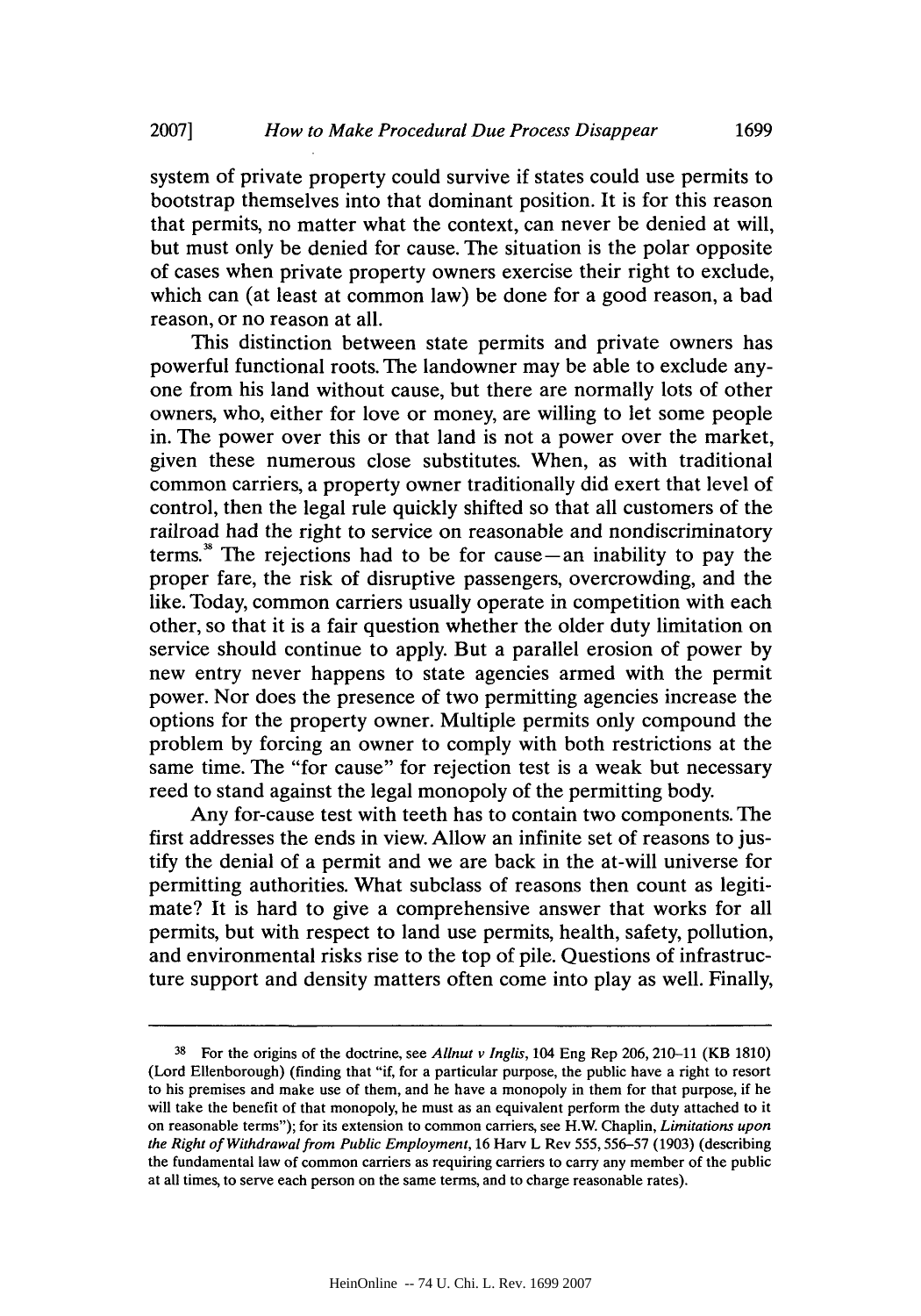considerations of community "character" and neighborhood "aesthetics" sometimes make the list, but only with obvious misgivings about their elastic nature. The basic insight is that the inevitable physical adjacencies between neighbors tend to enlarge the class of relevant externalities, which is likely to be more extensive than, say, in service markets. But on the back end, the one class of justifications that cannot meet the standard are the economic protectionism and anticompetitive behavior that Posner's brutal realism embraces in *Coniston.*

The next question is what set of rules and procedures help ensure that a governing board uses its power to advance this (largish) class of legitimate ends. Transparency is an important value, which in turn requires meeting the familiar due process requirement that an administrative body give its reasons when it turns down a permit application. In this connection, we sometimes face the reverse vice of wearing down applicants with a war of attrition **by** happily giving frustrated applicants too many reasons for administrative refusals or delays on too many occasions.<sup>3</sup>

It should be evident on this case that the minimal performance of the Hoffman Estates Board is deficient both with respect to the ends it invokes and the (want of) reasons that it offers to support those goals. As Posner rightly observes, there is no reason to think that the Village of Hoffman Estates has better information about the economic prospects for real estate development." Yet some casual prediction on that score is the only scrap of evidence offered to explain the permit refusal. Posner infers from this feeble record some form of naked protectionism of existing firms in the marketplace—which need not be true. In reaching this striking conclusion, he relies on a decision of the First Circuit in *Creative Environments, Inc v Estabrook," which* challenged the decision of the Town of Bolton to block the plaintiff's large new housing development.<sup>42</sup> But the invocation of this case is troubling. First read the full paragraph of Judge Campbell's thorough opinion in *Creative Environments,* from which Posner quotes only the italicized portion in the manner set out immediately below:

Plaintiffs also cite to *Cordeco Development Corp. v. Santiago Vasquez, 539* **E2d** *256* (1st Cir.) **.. . .** *In Cordeco,* another equal

**<sup>39</sup>**Tventy-year periods are not uncommon for the process to run its course before the United States Supreme Court. One of many recent cases that required the stamina of a marathon runner is *Monterey v Del Monte Dunes at Monterey, Ltd,* **526 US 687 (1999)** (resolving a case in which the central dispute between the parties was nearly twenty years old).

<sup>40</sup> See *Coniston,* 844 **F2d** at 466 (noting that the plaintiffs' information on how to maximize the value of the property is "almost certainly a better guess than governmental officials would make").

<sup>41 680</sup> F2d 822,833 (1st Cir 1982).

<sup>42</sup> See id at **833.**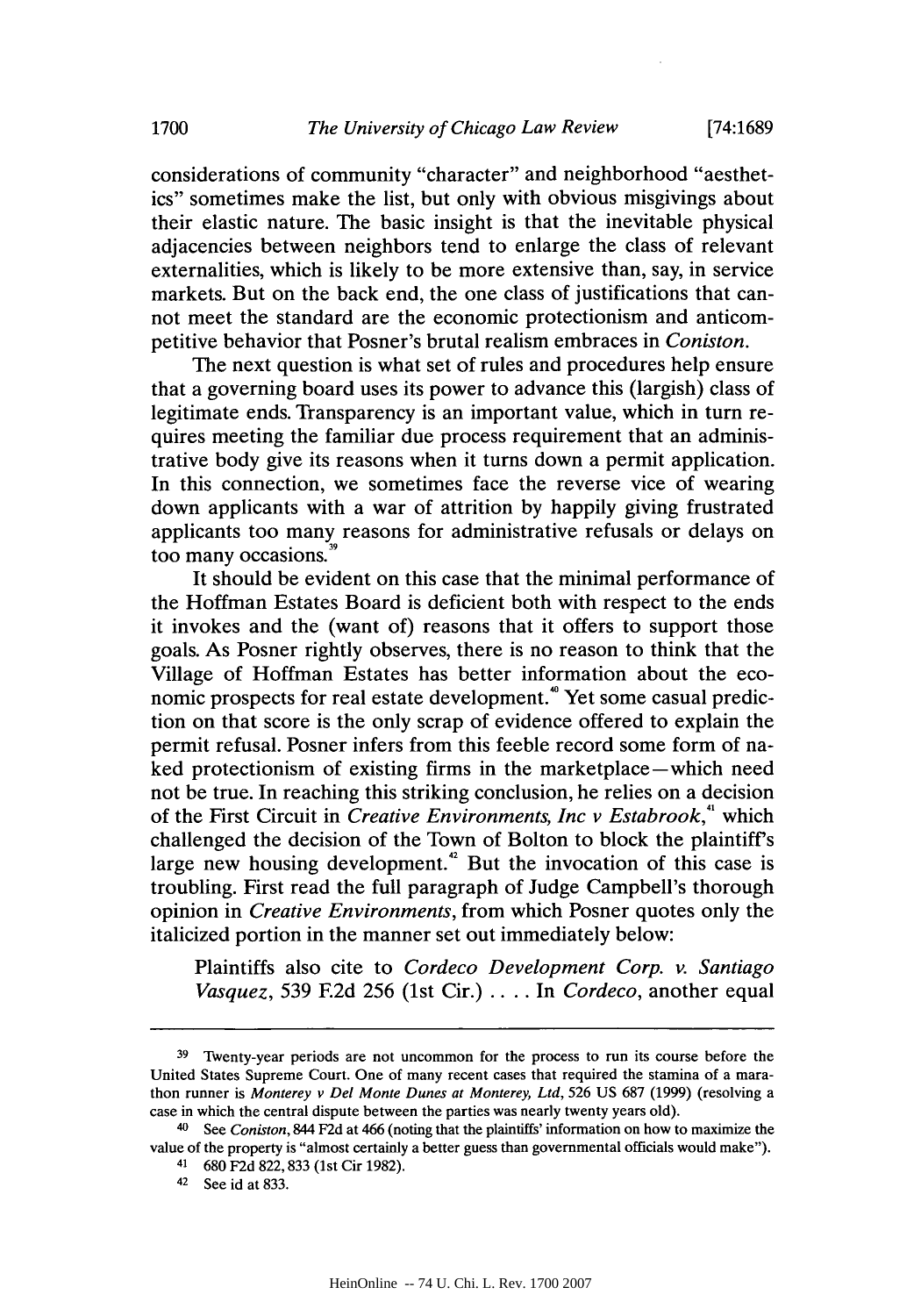protection case, this court affirmed a section **1983** judgment against Puerto Rican officials who, the jury found, had improperly denied the plaintiff a permit to extract sand while granting such permits to a more influential, politically connected rival. The federal basis for liability in *Cordeco,* however, was never expressly litigated **. ..** and the facts of that case-involving officials favoring a politically powerful, wealthy businessman with a public license over a less influential but equally deserving competitor-are significantly different from the present **case....** Here it is merely indicated *that town officials are motivated by parochial views of local interests which work against plaintiffs' plan and which may contravene state subdivision laws.* Apparently no rival developer advocating CEI's ambitious plan would have had more success than Barber. Plaintiffs would thus have us rule that the due process clause to the United States Constitution was violated when Bolton's Planning Board, for the purpose of protecting what it viewed as the town's basic character, openly interpreted state subdivision laws and a state court decision in ways which frustrated plaintiffs' large-scale housing development of a particular design."

The italicized portion is then embedded in a new sentence that reads:

Thus we agree with the First Circuit's decision in *Creative Environments* **...** that the fact "that town officials are motivated **by** parochial views of local interests which work against plaintiffs' plan and which may contravene state subdivision laws" (or, we add, local ordinances) does not state a claim of denial of substantive due process."

The devilish switch in meaning should be evident when the two passages are compared. **By** way of background, note that Judge Campbell in *Creative Environments* stressed that the Bolton planning board gave seven separate and specific reasons for rejecting the developer's proposal,<sup>45</sup> which cured any defect of indefiniteness that might have lodged in the governing statute. The reference to "parochial" motives in *Creative Environments* offered not the slightest support for permit denials based on rank protectionism or anticompetitive behavior. Indeed, *Creative Environments* condemns those corrupt practices in *Cordeco,* which explains why that permit was properly denied while this one was properly allowed. Taken in context, the

<sup>43</sup>**Id** at **832-33** (emphasis added).

*<sup>44</sup> Coniston,* 844 **F2d** at 467.

*<sup>45</sup>Creative Environments,* **680 F2d** at **826.**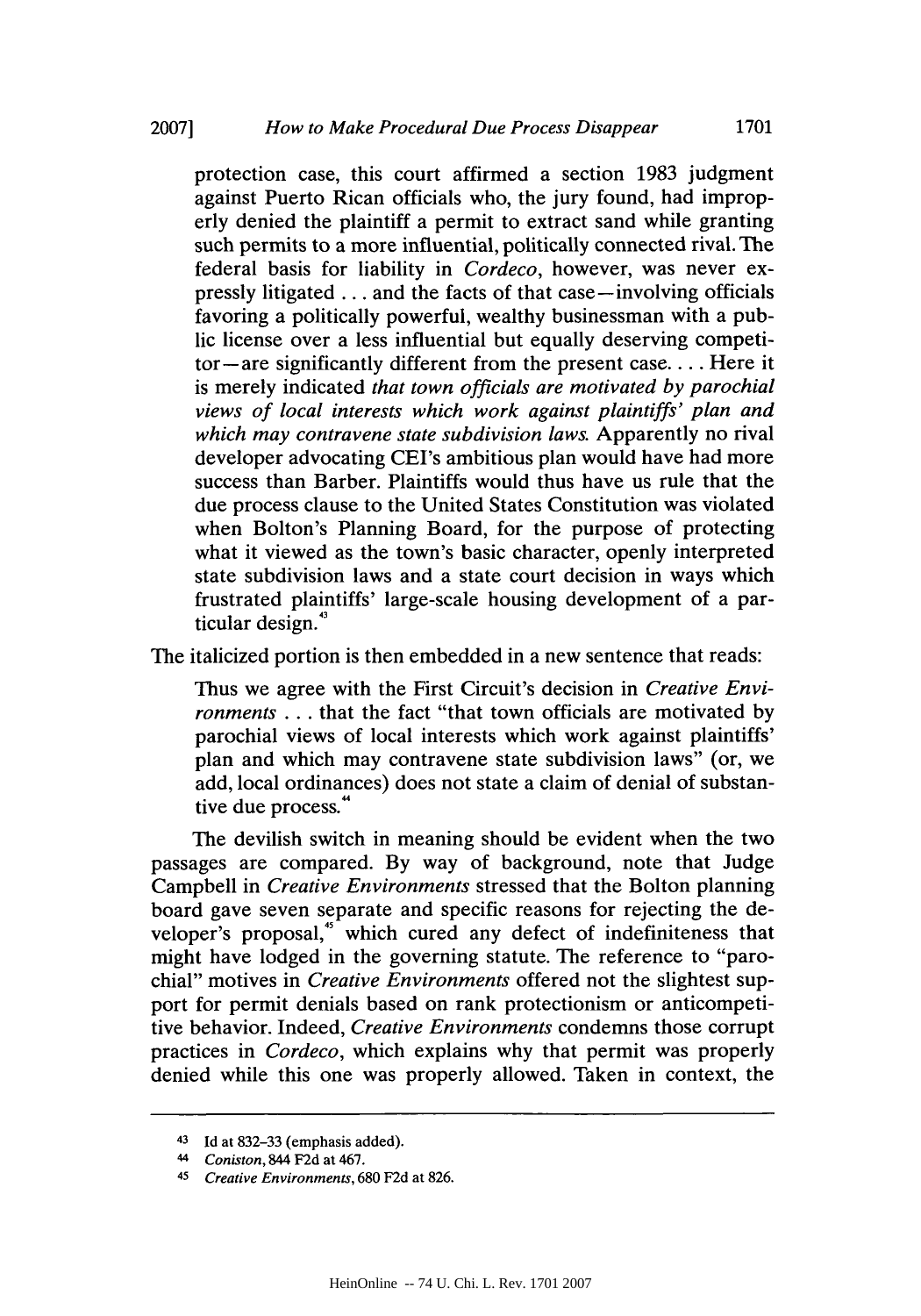word "parochial" refers to the desire of the local commission to retain the town's "basic character," which is one of those elusive aesthetic objectives that sometimes operates as a shield for anticompetitive behavior, but which in and of itself falls today within the legitimate ends for the planning power. Campbell highlights the subdued nature of his uneasiness about what Bolton characterizes as the reason for the denial of the permit **by** putting the words "it is merely indicated" before the words Posner quotes. When Posner carefully excises these words he turns *Creative Environments* completely on its head. **A** case that is foursquare against economic protectionism is read as supportive of the very proposition it rejects.

# V. **REMEDY**

Posner's evisceration of procedural due process in *Coniston made* it unnecessary for him to decide what remedy Coniston should have against the Village Board. The range of possibilities tracks those available in principle when zoning restrictions are found to constitute a regulatory taking. At one time, the supposed remedy for these violations was a decree that invalidated the planning commission's order, which allowed it to start again a second time.<sup>\*</sup> And a third time until, who **knows....** The futility of this remedy should be obvious. It allows the local government to delay land development indefinitely **by** making a series of denials, each which offers a tiny variation from the previous decree. The decision to reject all damage awards was justified **by** the need to avoid "chilling" local planning authorities. **By** looking only at private abuse, it creates ideal test-tube conditions for endless government abuse. As noted earlier, *First English* contemplated interim damages, and that too has proved an inglorious failure because the few dollars it offers after protracted litigation are too small to matter. No rational private party wants to incur additional expense and risk further delay **by** bringing a second lawsuit.

The feebleness of invalidation and interim damages are every bit as great in this area. The Village Board in *Coniston* behaved in wholly arbitrary and capricious fashion. Its bad faith seems palpable, even when measured against the modest procedural due process protections in the land use context. To have remanded the case for further consideration is to play into the Village's hands **by** wrapping the project in more red tape. The factual record, moreover, pushes none of

<sup>4</sup> See, for example, *Agins v City of Tiburon,* 24 Cal **3d 266,598 P2d 25, 30-32 (1980)** (concluding that the balance between protecting property interests and affording public officials authority to act is best struck **by** "preserving for the landowner, in appropriate cases, declaratory relief or mandamus remedies").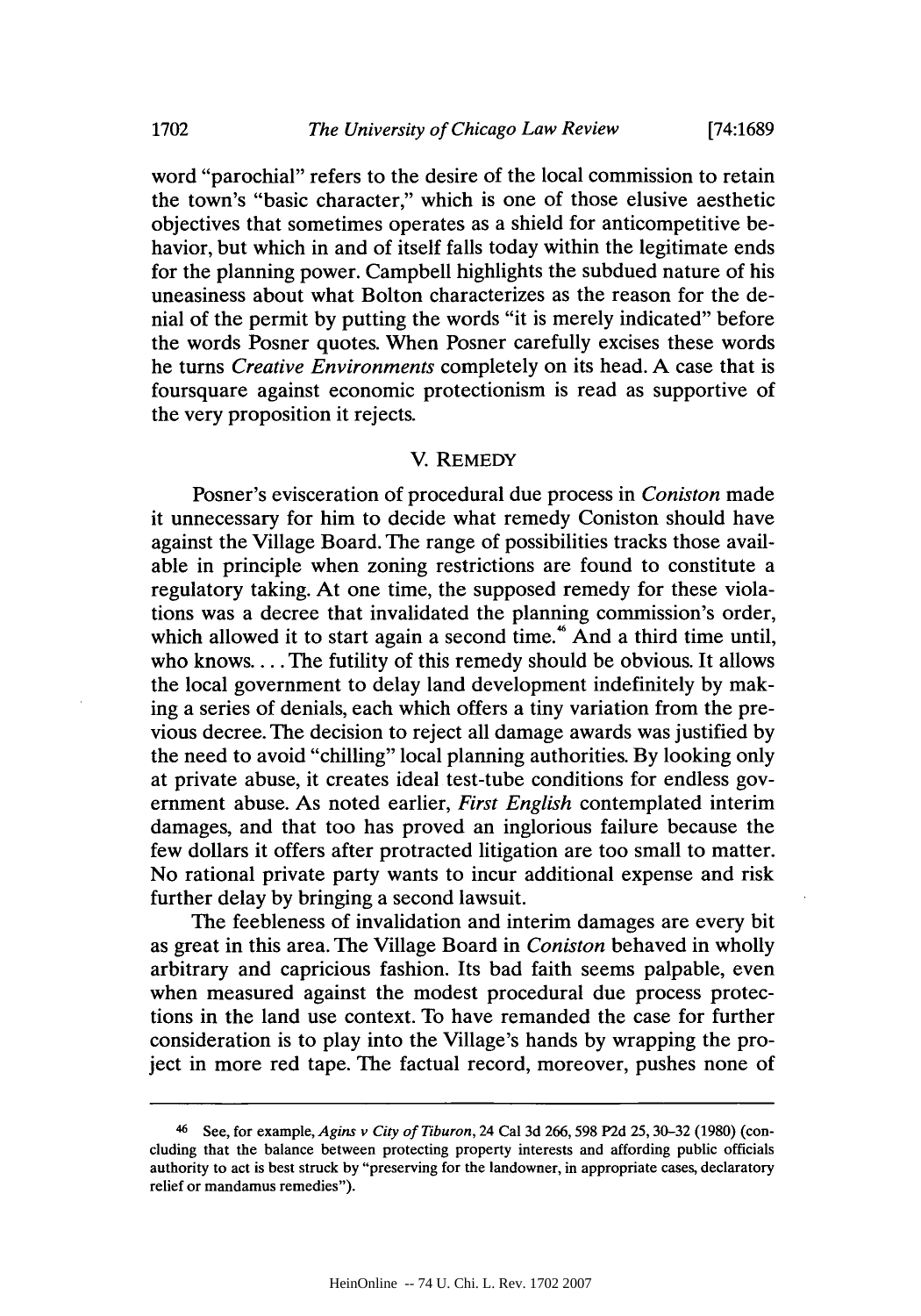the hot buttons for state intervention in the land use context. It is consistent with a prior unblemished track record. The Plan Commission was already on board. The site raises no sensitive environmental concerns. Nor were the land uses incompatible for the neighborhood, given that Coniston owned all (or at least most) of the land surrounding the seventeen-acre plot. Coniston asked not for compensation, but for issuance of the permit. On these facts the proper disposition seems clear: Posner should have awarded the permit, if only as a reminder that blatant unlawful behavior does not pay even for government officials. But sad to say, his strong constitutional priors led him woefully astray. And we are left to ponder why a judge who knows so much about the dangers of government power and the virtues of the market is content to use his great literary and intellectual powers to make a jumble of what should have been an easy case.